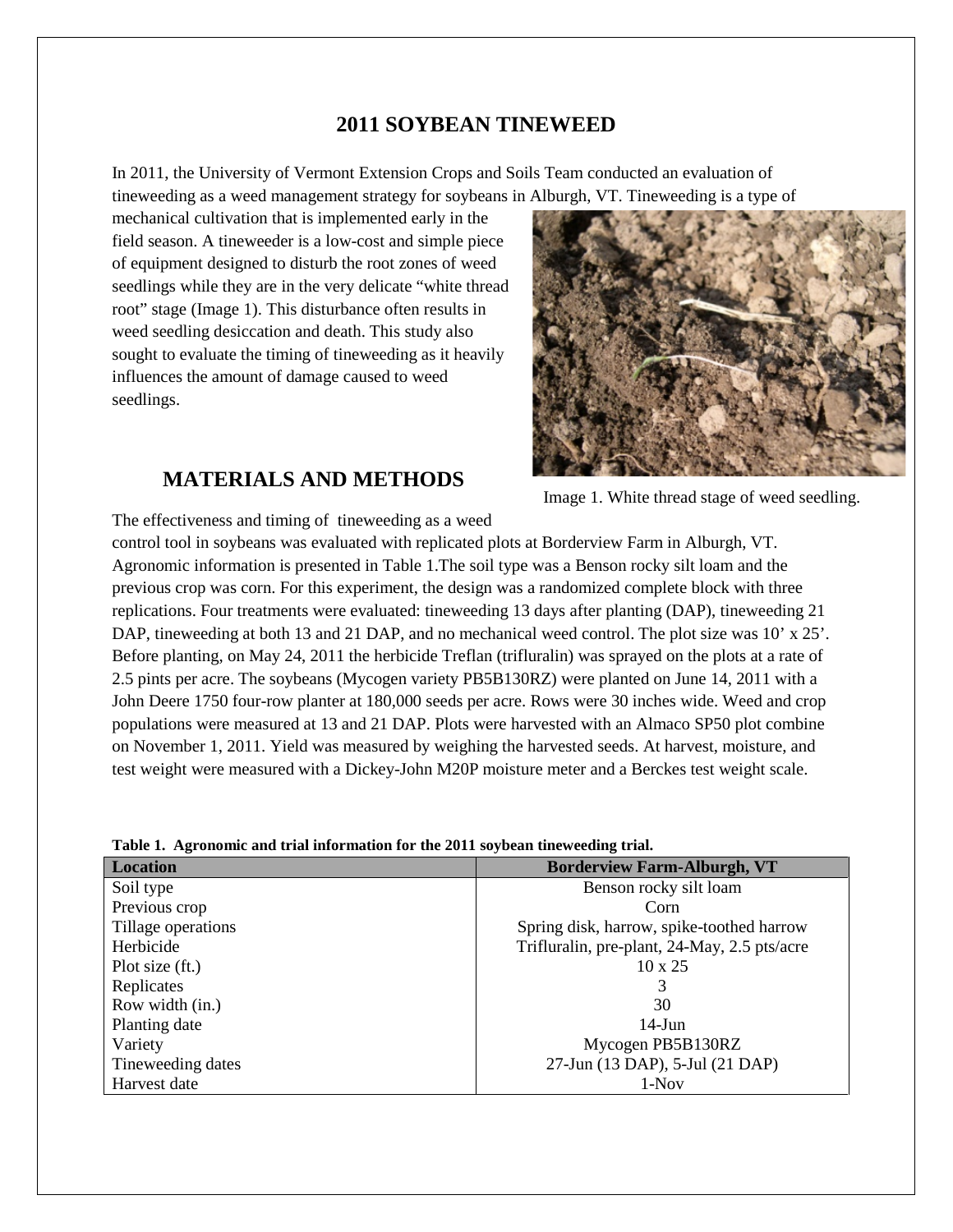Variations in yield and quality can occur because of variations in genetics, soil, weather, and other growing conditions. Statistical analysis makes it possible to determine whether a difference among treatments is real or whether it might have occurred due to other variations in the field. All data was analyzed using a mixed model analysis where replicates were considered random effects. At the bottom of each table a LSD value is presented for each variable (e.g. yield). Least Significant Differences (LSDs) at the 10% level (0.10) of probability are shown. Where the difference between two treatments within a column is equal to or greater than the LSD value at the bottom of the column, you can be sure in 9 out of 10 chances that there is a real difference between the two values. Treatments listed in bold had the top performance in a particular column; treatments that did not perform significantly lower than the

top-performer in a particular column are indicated with an asterisk. In the example at right, treatment A is significantly different from treatment C but not from treatment B. The difference between A and B is equal to 400, which is less than the LSD value of 500. This means that these treatments did not differ in yield. The difference between A and C is equal to 650, which is greater than the LSD value of 500. This means that the yields of these treatments were significantly different from one another.

| <b>Variety</b> | Yield   |
|----------------|---------|
| А              | 1600*   |
| B              | $1200*$ |
|                | 950     |
| LSD(0.10)      | 500     |

## **RESULTS**

Seasonal precipitation and temperatures recorded at a weather station in close proximity to the 2011 research site are shown in Table 2. This year presented a wet and soggy spring resulting in a delayed planting. Temperatures were a little warmer than normal (3.3°F higher than average monthly temperatures between June and October) and there were a few dry months in the summer. This year there were 2,530 Growing Degree Days (GDD's) accumulated, 398.7 more GDDs than the 30-year average.

| South Hero, VT (Alburgh)            | June | July    | August  | September | October |
|-------------------------------------|------|---------|---------|-----------|---------|
| Average temperature $({}^{\circ}F)$ | 67.1 | 74.4    | 70.4    | 63.8      | 51.5    |
| Departure from normal               | 1.3  | 3.3     | 1.6     | 5.8       | 4.5     |
|                                     |      |         |         |           |         |
| Precipitation (inches)              | 3.52 | 3.68    | 10.23   | 5.56      | 2.68    |
| Departure from normal               | 0.09 | $-0.29$ | 6.38    | 2.10      | 0.10    |
|                                     |      |         |         |           |         |
| Growing Degree Days (base 50°F)     | 513  | 732     | 563     | 392       | 330     |
| Departure from normal               | 39.0 | 79.5    | $-27.0$ | 79.5      | 228     |

**Table 2. Temperature, precipitation, and Growing Degree Days (GDDs) by month for Alburgh, VT**

Overall, there was low weed pressure in the trial area. Most of the weeds identified in this trial were annual plants. Annual grasses identified included foxtails (*Setaria* spp.), crabgrass (*Digitaria* spp.), barnyardgrass (*Echinochloa crus-galli* (L.) Beauv.), and witchgrass (*Panicum capillary* L.). Annual broadleaf plants identified in the trial included redroot pigweed (*Amaranthus retroflexus* L.), common lambsquarters (*Chenopodium album* L.), common ragweed (*Ambrosia artemisiifolia* L.), three-seeded mercury (*Acalypha virginica* L.), and Pennsylvania smartweed (*Polygonum pensylvanicum* L.). There was also some very competitive field bindweed (*Convolvulus arvensis*) in this trial.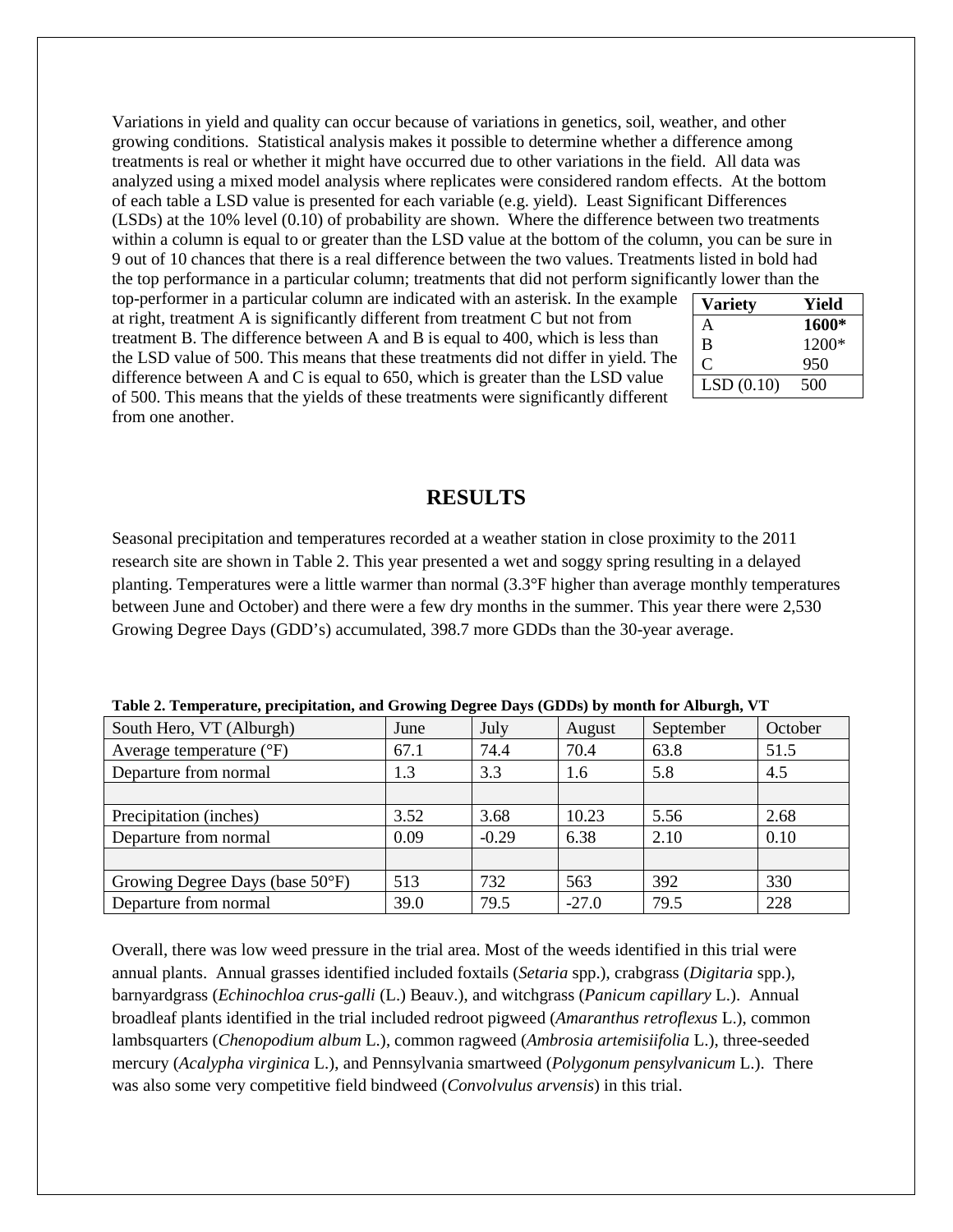There were no significant differences among weed control treatments for yield, moisture, or test weight (Table 3). The low weed pressure experienced by the soybean overall was likely the reason why no significant differences were observe between treatments. The trial yield average of 46.3 bushels per acre was 7 bushels higher than the state average. The soybean trial was planted two or three weeks later than normal due to poor early season weather conditions. This delayed planting date may have also reduced weed pressure. Often the first flush of spring weeds can be eliminated through use of a stale seedbed practice. Although not intended, the late seedbed preparation of this trial would have removed many of the first and second flush of weeds usually seen in May and June. Further research needs to be conducted to determine efficacy of tineweeding as a weed control method in soybeans.

| Treatment              | Harvest moisture | Test weight | Yield $@13\%$ moisture |     |           |
|------------------------|------------------|-------------|------------------------|-----|-----------|
|                        | $\%$             | lbs/bu      | lbs/acre<br>tons/acre  |     | bu/acre   |
| Control                | 11.7             | 57.3        | 2512                   | 1.3 | 43.8      |
| Tineweed 13 DAP        | 11.6             | 57.7        | 2731                   | 1.4 | 47.4      |
| Tineweed 21 DAP        | 11.6             | 57.7        | 2647                   | 1.3 | 45.9      |
| Tineweed 13 $& 21$ DAP | 11.8             | 57.3        | 2760                   | 1.4 | 48.2      |
| LSD(0.10)              | <b>NS</b>        | <b>NS</b>   | NS                     | NS  | <b>NS</b> |
| Trial Mean             | 11.7             | 57.5        | 2663                   | 1.3 | 46.3      |

|  | Table 3. Impact of tineweeding on soybean yield, moisture, and test weight. |  |  |  |
|--|-----------------------------------------------------------------------------|--|--|--|
|  |                                                                             |  |  |  |

NS – No significant difference was determined between treatments.

## **ACKNOWLEDGEMENTS**

The University of Vermont Extension would like to thank Borderview Farm for their generous assistance with the trials. We would also like to acknowledge Crop and Soil Team Members Chantel Cline, Laura Madden, Susan Monahan, Amanda Gervais, Savanna Kittell-Mitchell, Katie Blair, and Brian Trudell for their support on data collection and entry. Funding for this project was provided by the Northeast USDA SARE program. This information is presented with the understanding that no product discrimination is intended and no endorsement of any product mentioned or criticism of unnamed products is implied.